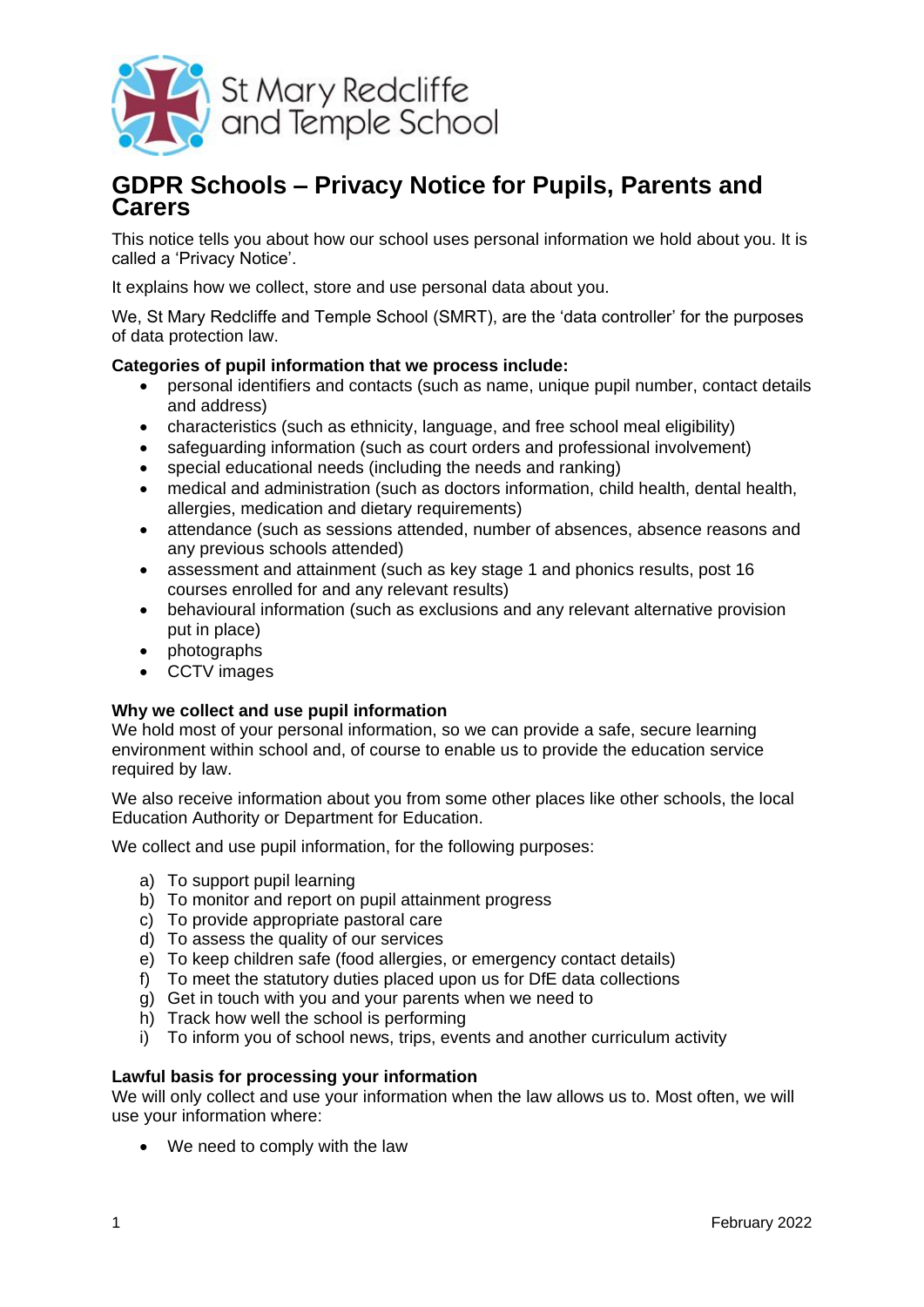We need to use it to carry out a task in the public interest (to provide you with an education)

Sometimes, we may also use your personal information where:

- You, or your parents/carers have given their consent to use it in a certain way
- We need to protect your interests (or someone else's interest)

Where we have got consent to use your data, you or your parents/carers may withdraw this at any time by contacting Jayne Trueman via email [Truemanj@smrt.bristol.sch](mailto:Truemanj@smrt.bristol.sch)

#### **How we store pupil data**

We will keep personal information about you while you are a pupil at our school. We may also keep it after you have left the school, where we are required to by law.

We have a records retention policy which sets out how long we must keep information about pupils. This policy is reviewed regularly to ensure that we are only retaining your data for so long as is necessary and by law. Most of your information is retained in our electronic schools information management system and may also be stored in a set of manual filing systems and records.

For more information on our data retention schedule and how we keep your data safe, please contact Ian Morris, School Business Manager via email [morrisi@smrt.bristol.sch.uk](mailto:morrisi@smrt.bristol.sch.uk)

#### **Who we share pupil information with**

We do not share personal information about you with anyone outside the school without permission from you or your parents/carers, unless the law and our policies allow us to do so.

Where it is legally required, or necessary for another reason allowed under the Data Protection Act 2018 we may share personal information about you with:

- Our local authority to meet our legal duties to share certain information with it, such as concerns about pupils' safety and exclusions
- Educators and examining bodies
- The Department for Education (a government department)
- Your family and representatives
- Educators and examining bodies
- Our regulator
- Our auditors
- Survey and research organisations
- **•** Health authorities
- Security organisations
- Health and social welfare organisations
- Professional advisers and consultants
- Charities and voluntary organisations
- Police forces, courts, tribunals
- Professional bodies
- Learning Records Service (LRS)

The information you supply is used by the Learning Records Service (LRS). The LRS issues Unique Learner Numbers (ULN) and creates Personal Learning records across England, Wales and Northern Ireland, and is operated by the Education and Skills Funding Agency, an executive agency of the Department for Education (DfE).For more information about how your information is processed, and to access your Personal Learning Record, please refer to: <https://www.gov.uk/government/publications/lrs-privacy-notices>

• National Pupil Database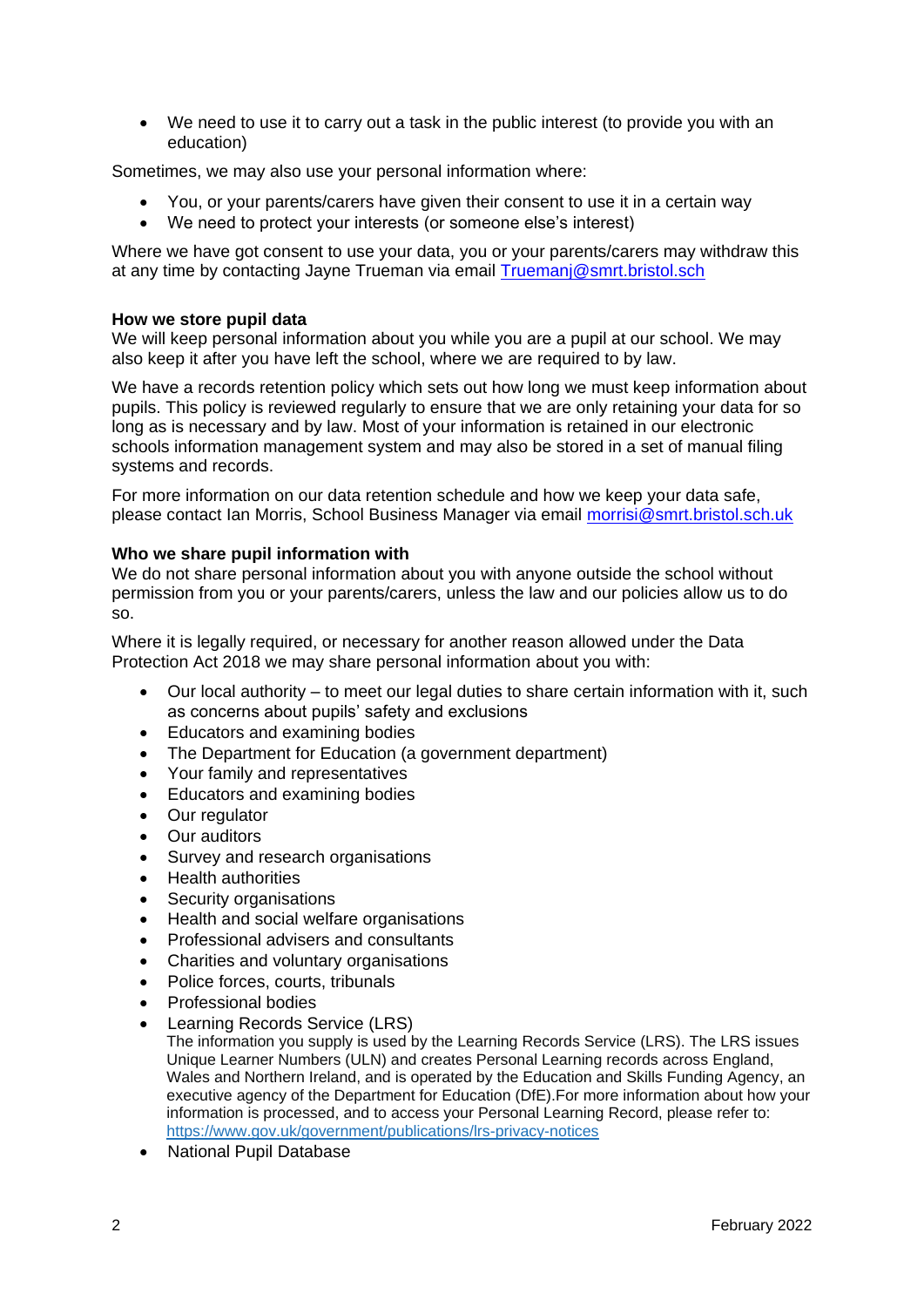- $\circ$  We are required to provide information about you to the Department for Education as part of data collections such as the school census.
- $\circ$  Some of this information is then stored in the [National Pupil Database,](https://www.gov.uk/government/publications/national-pupil-database-user-guide-and-supporting-information) which is managed by the Department for Education and provides evidence on how schools are performing. This, in turn, supports research.
- o The database is held electronically so it can easily be turned into statistics. The information it holds is collected securely from schools, local authorities, exam boards and others.
- $\circ$  The Department for Education may share information from the database with other organisations which promote children's education or wellbeing in England. These organisations must agree to strict terms and conditions about how they will use your data

# **Youth support services**

## **Pupils aged 13+**

Once our pupils reach the age of 13, we also pass pupil information to our local authority and / or provider of youth support services as they have responsibilities in relation to the education or training of 13-19 year olds under section 507B of the Education Act 1996.

This enables them to provide services as follows:

- youth support services
- careers advisers

The information shared is limited to the child's name, address and date of birth. However where a parent or guardian provides their consent, other information relevant to the provision of youth support services will be shared. This right is transferred to the child / pupil once they reach the age 16*.*

Data is securely transferred to the youth support service via encrypted email and is stored in password protected files or locked cabinets and is held for the duration of the child's stay in school*.*

## **Pupils aged 16+**

We will also share certain information about pupils aged 16+ with our local authority and / or provider of youth support services as they have responsibilities in relation to the education or training of 13-19 year olds under section 507B of the Education Act 1996.

This enables them to provide services as follows:

- post-16 education and training providers
- youth support services
- careers advisers

Data is securely transferred to the youth support service via secured email and is stored in password protected files or locked cabinets and held for 25 years + the date of birth of the pupil.

# **Requesting access to your personal data – Your data subject rights**

## **How to access your personal information**

You can find out what personal information we hold on you, and why and how we use it, by making a **'subject access request'.**

If we do hold information about you, we will:

- Give you a description of it
- Tell you why we are holding and using it, and how long we will keep it for